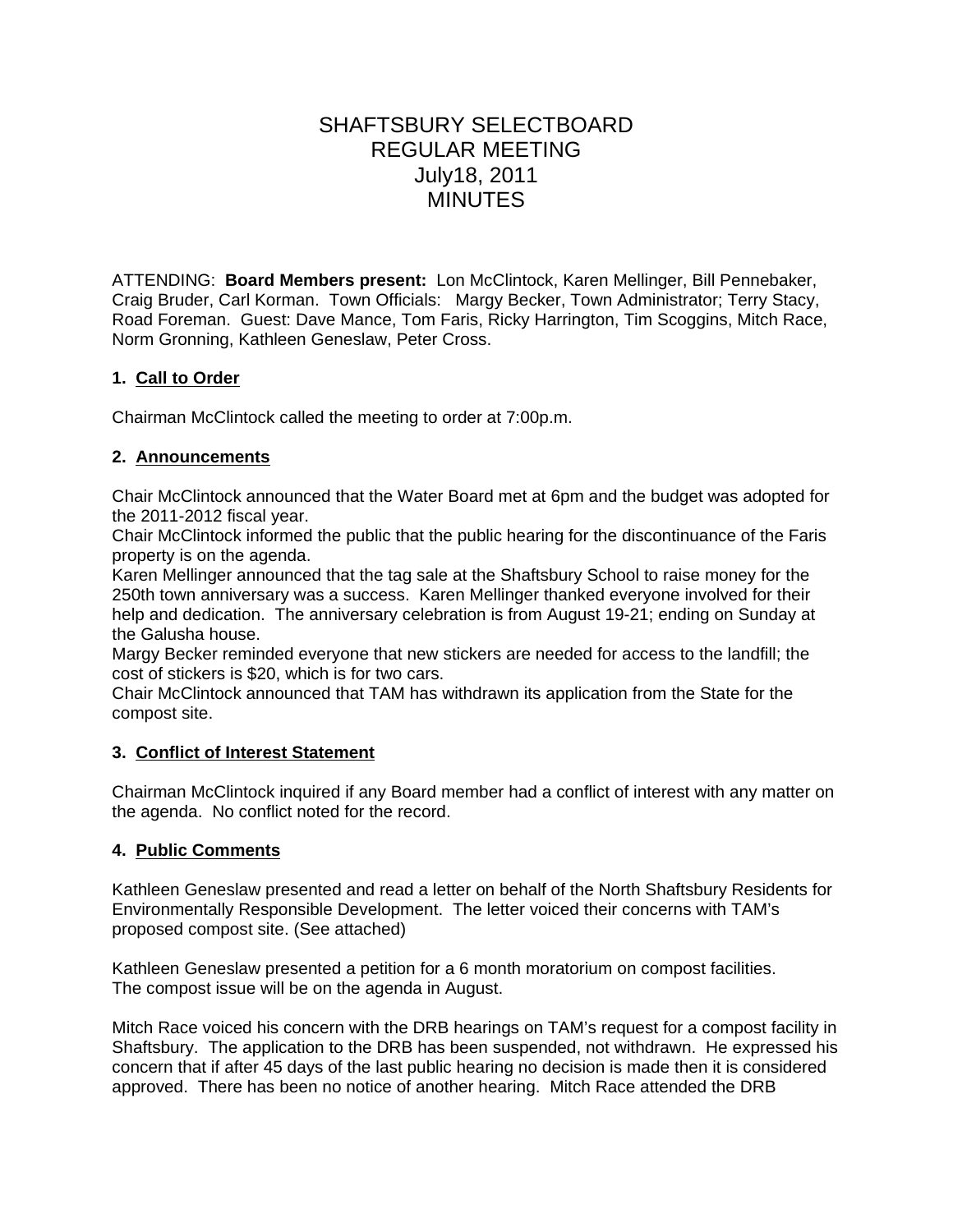Carl Korman noted that the State has no process for suspension and that the State has terminated the application.

Ricky Harrington of Glasenbury asked that the Letter of Agreement be on the agenda in August.

Chair McClintock asked that other business be taken out of order. The Board agreed.

# **10a. Other Business**

Tim Scoggins, representing the 250<sup>th</sup> Anniversary Committee, asked the Town's help in mailing out notices for the events for the Anniversary Celebration. The committee does not want any resident to be left out. Tim estimated the cost around \$900.

**Bill Pennebaker made the motion to approve financing the mailings. Craig Bruder seconded. Motion carried unanimously.**

### **5. Planning Commissioner Interview**

Norm Gronning stated that he is interested in joining the Planning Commission and feels he could be useful.

**Karen Mellinger made the motion to appoint Norm Gronning to fill the Planning Commission vacancy that ends in April 2012. Craig Bruder seconded. Motion carried unanimously.**

# **6. Highway Discontinuance of Faris Property**

David Mance, representative for the Faris family requested the discontinuance of the Faris Property as a highway. David Mance stated that in his search of the property he found two defined parcels in the 1800's, which stated that if the property is not used as a highway the property goes to the grantee. As such, he asked the town to abandon all rights to the property. Ricky Harrington stated that the Town as always maintained the lot in question.

Carl Korman stated that the Town should continue to maintain or let it go altogether.

Chair McClintock stated that there is no notice for the Meadow Lane side.

Carl Korman asked if other deeds on the west side should be considered.

Peter Cross asked if the cut off will be on the west side.

Chair McClintock stated that there will be a separate hearing for Meadow Lane in the future. **Karen Mellinger made the motion to close the public hearing. Carl Korman seconded. Motion carried unanimously.**

**Craig Bruder made the motion to discontinue the Faris property as a Town highway. Karen Mellinger seconded. Motion carried unanimously.**

# **7. Bid Openings**

# **a. Airport Road Paving**

Peckham: 2.5"binder-2675 tons @ 68.35/ton 1.5" top coat-1675 tons @ 68.35/ton; tack coat-1870gals. @ 3.75/unit Total bid: \$306,247.50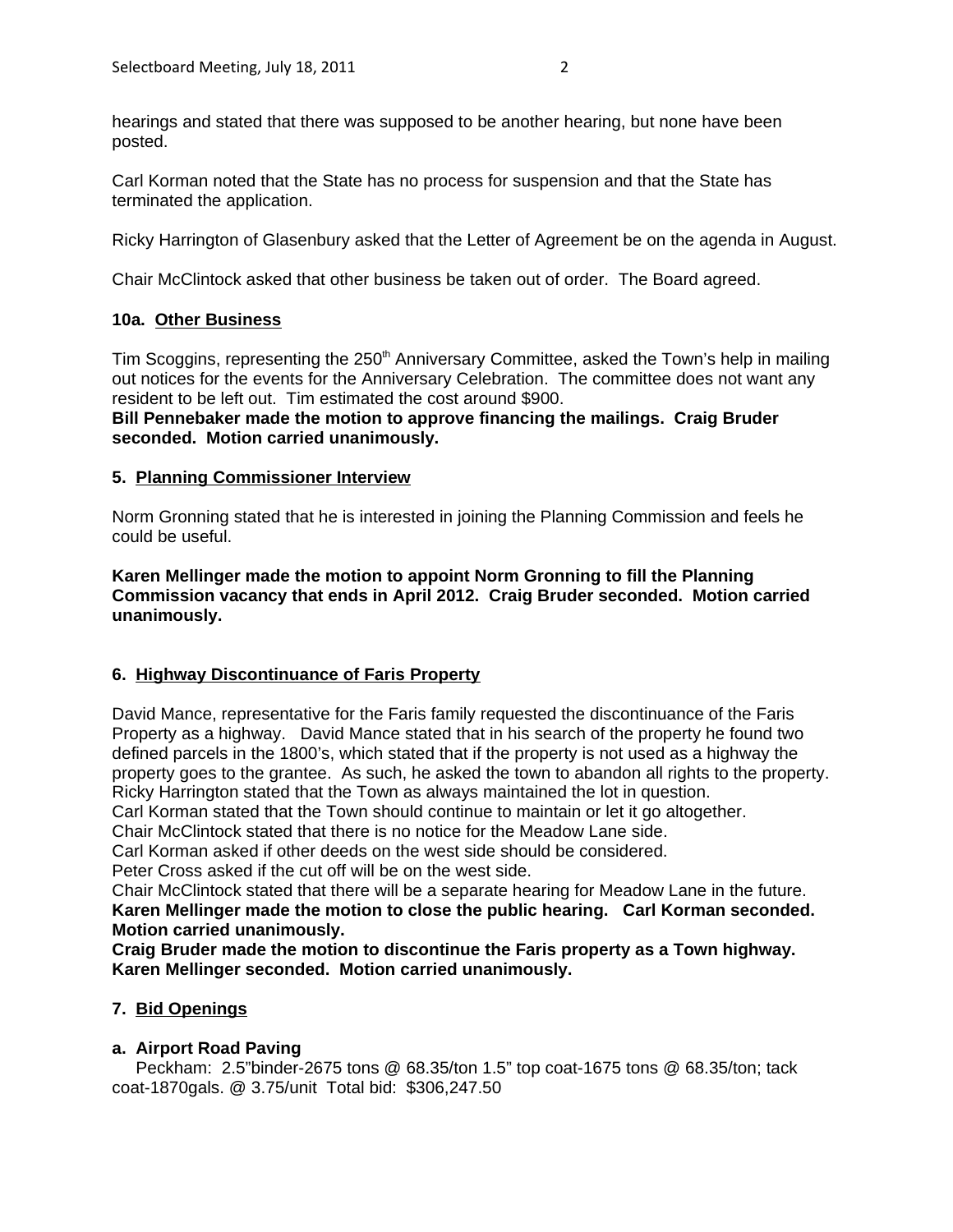Pike: 2.5" binder-2394 tons @ 71.12/ton; 1.5" top coat-1436 tons @ 71.12/ton; Tack Coat-422 gals @3.00/unit. Total bid: \$274,855.60

 Wilk Paving: 2.5" binder-2460 tons @ 69.26/ton; 1.5" top coat-1490tons @ 69.26/ton; Tack coat-360 gals. @ 6.75/unit. Total bid: \$216,008.

There was no action to award the bid, due to questions regarding the type of bid (lump sum vs. cost per ton). Road Foreman Terry Stacy noted he had additional questions regarding the bids. He will ask for bid clarifications.

#### **b. Chloride – dust control**

Gorman Bros. Inc.: 35% calcium chloride @ .89/gal. Peckham Industries Inc.: 35% calcium chloride @ .85/gal. with storage.

#### **Karen Mellinger made the motion to accept Peckham's bid of .85/gal. with storage. Craig Bruder seconded. Motion carried unanimously.**

**c. Paran Road rehabilitation ;** action tabled permanently. Subcontractor costs are estimated at less than \$3,000. No formal bid necessary. The Road Foreman will solicit estimates.

#### **8. Sand and Salt Storage for Winter**

CVPS cost for installing power lines at the landfill site for storage use is \$4,000 if the Town removes the trees. Road Foreman, Terry Stacy suggested putting equipment not in use during the winter months at the landfill and keep sand and plows at the garage using jersey barriers. Chair McClintock asked for an estimate as soon as possible and by Friday.

#### **9. Town Administrator Report**

The annual inspection of the landfill is coming up.

Margy Becker is working on the oil tank contamination issue. Dorr Oil is looking into purchasing the oil. Residents are not allowed to bring oil at this time.

There will be an electronic drop-off site in Bennington, more information will be available in September.

The Spring HHW Collection day is wrapping up.

BCRC – hire of solid waste plan. There are 8 towns enrolled in SWIP.

Procurement for design services for the last phase of the sidewalk grant is beginning. A meeting for the personnel policies needs to be set. There are two outstanding items that need to be addressed. Craig Bruder informed the Board that he has the answers to these items.

The Road Crew is working on self-evaluations.

Board Members informed Margy Becker of their vacation times for August.

#### **10b. Other Business**

Judith Kinecht would like to be appointed to the Listers. This will be on the agenda for August.

Financing for equipment has gone to Kansas State Bank of Manhattan. The loan document states that the funds are not to come from reserve funds; they will be expensed to the general fund as debt service. Lon McClintock signed the loan document.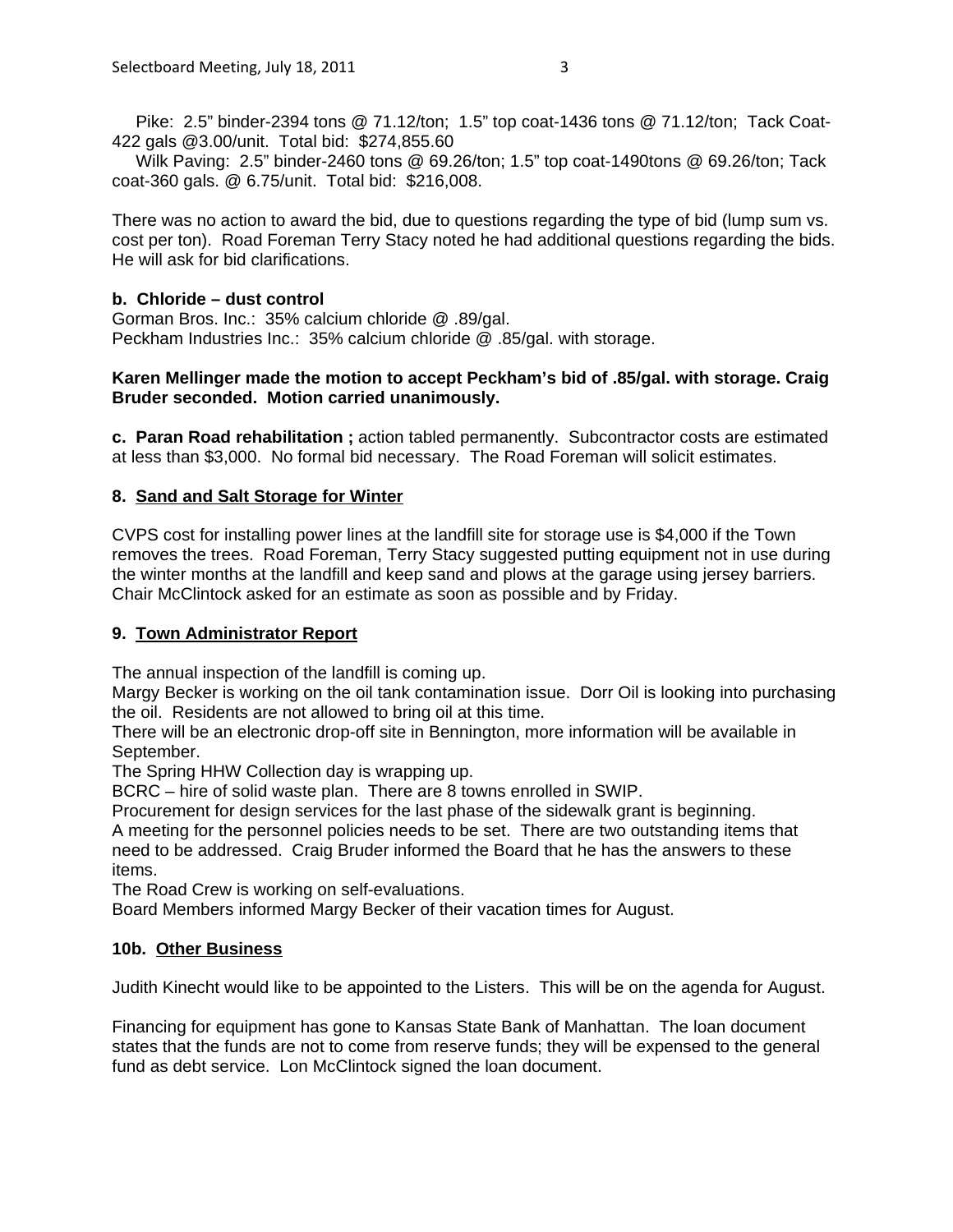#### **Karen Mellinger made the motion to approve the loan document. Carl Korman seconded. Motion carried unanimously.**

Karen Mellinger has been asked by residents why there is a time limit put on the 4 free tires allowed on Green-up Day when the landfill is opened until 4pm but they have from 9am to 1pm to drop off tires. Karen asked that this be discussed at the next meeting.

#### **11. Approval of Minutes**

Tabled

### **12. Approval of Warrants**

CHECK WARRANT #W2 IN THE AMOUNT OF \$46,496.03. **Karen Mellinger made the motion to approve check warrant #W2 in the amount of \$46,496.03. Craig Bruder seconded. Motion carried unanimously.** 

#### CHECK WARRANT #W1 IN THE AMOUNT OF \$8,238.88.

**Karen Mellinger made the motion to approve check warrant #W1 in the amount of \$8,238.88. Bill Pennebaker seconded. Motion carried unanimously.** 

TRANSFER WARRANT DUE TO THE GENERAL FUND IN THE AMOUNT OF \$43,122.39. **Karen Mellinger made the motion to approve transfer warrant in the amount of \$43,122.39. Craig Bruder seconded. Motion carried unanimously.**

CHECK WARRANT #W54 IN THE AMOUNT OF \$47,237.09.

**Karen Mellinger made the motion to approve check warrant #W54 in the amount of \$47,237.09. Bill Pennebaker seconded. Motion carried unanimously.** 

CHECK WARRANT #W53 IN THE AMOUNT OF \$2,907.63.

**Karen Mellinger made the motion to approve check warrant #W54 in the amount of \$2,907.63. Craig Bruder seconded. Motion carried unanimously.**

CHECK WARRANT #W52 IN THE AMOUNT OF \$66,939.18. **Karen Mellinger made the motion to approve check warrant #W52 in the amount of \$66,939.18. Bill Pennebaker seconded. Motion carried unanimously.** 

PAYROLL WARRANT PR#1 IN THE AMOUNT OF \$6,179.36. **Karen Mellinger made the motion to approve payroll warrant PR#1 in the amount of \$6,179.36. Carl Korman seconded. Motion carried unanimously.**

PAYROLL WARRANT PR#52 IN THE AMOUNT OF \$8,458.18. **Karen Mellinger made the motion to approve payroll warrant PR#52 in the amount of \$8,458.18. Craig Bruder seconded. Motion carried unanimously.**

PAYROLL WARRANT PR#51 IN THE AMOUNT OF \$19,008.92. **Karen Mellinger made the motion to approve payroll warrant PR#51 in the amount of \$19,008.52. Craig Bruder seconded. Motion carried unanimously.**

CHECK WARRANT #W56 IN THE AMOUNT OF \$6,172.72.